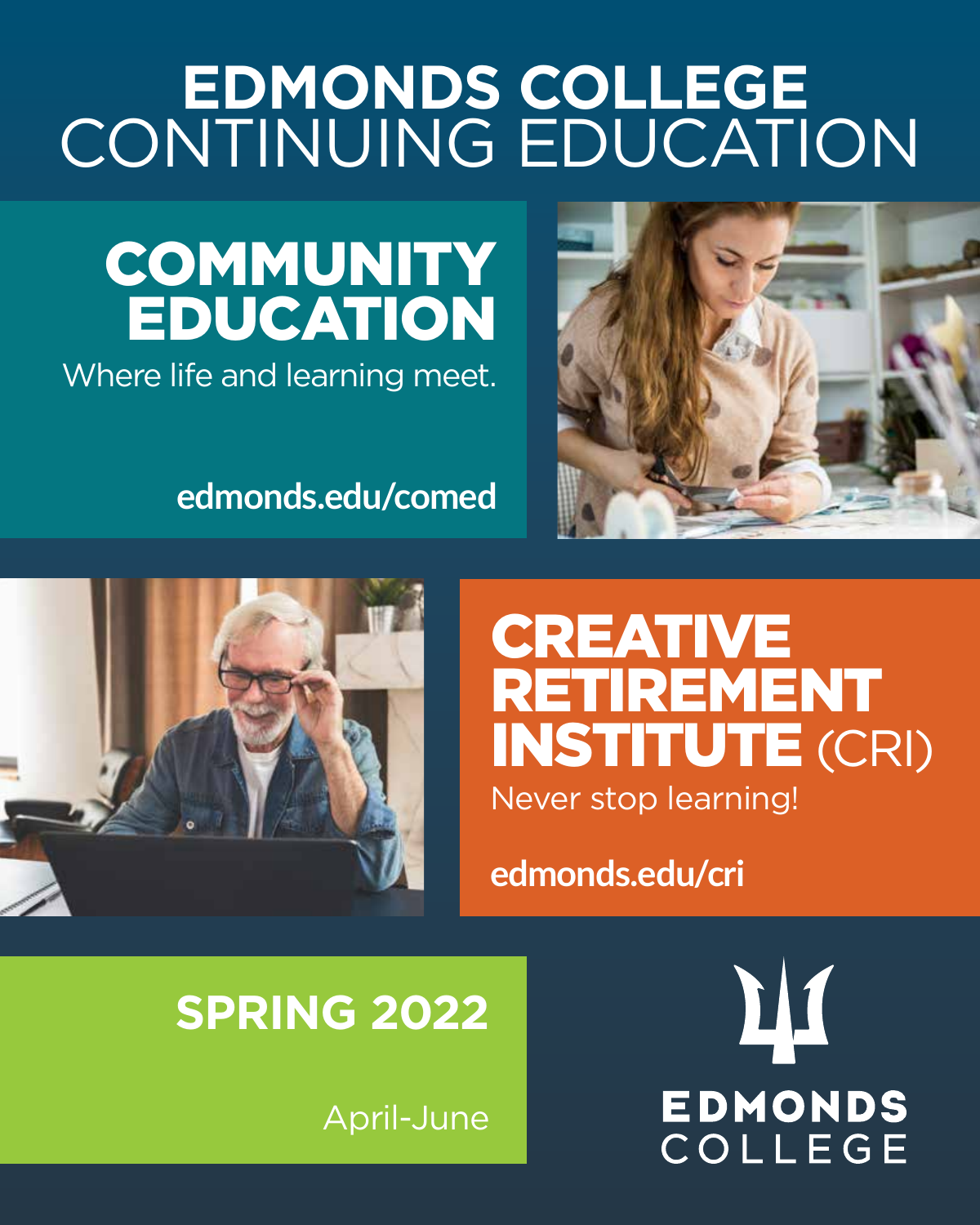

# **COMMUNITY EDUCATION**

#### Where life and learning meet.

Community Education offers small and inviting personal enrichment classes in a fun and supportive environment. Check out hands-on, non-credit classes in visual arts, crafting, language, creative writing, food and wine appreciation, and more!

To learn more about Community Education and register online, please visit edmonds.edu/comed.

comed@edmonds.edu 425.640.1243

# **CREATIVE RETIREMENT INSTITUTE (CRI)**

#### Never Stop Learning!

The Creative Retirement Institute is a member-driven, self-supporting organization whose mission is to provide affordable, quality lifelong learning opportunities to adults in a supportive environment.

To learn more about CRI and register online, please visit edmonds.edu/cri.

cri@edmonds.edu 425.640.1830

# HOW TO READ COURSE LISTINGS

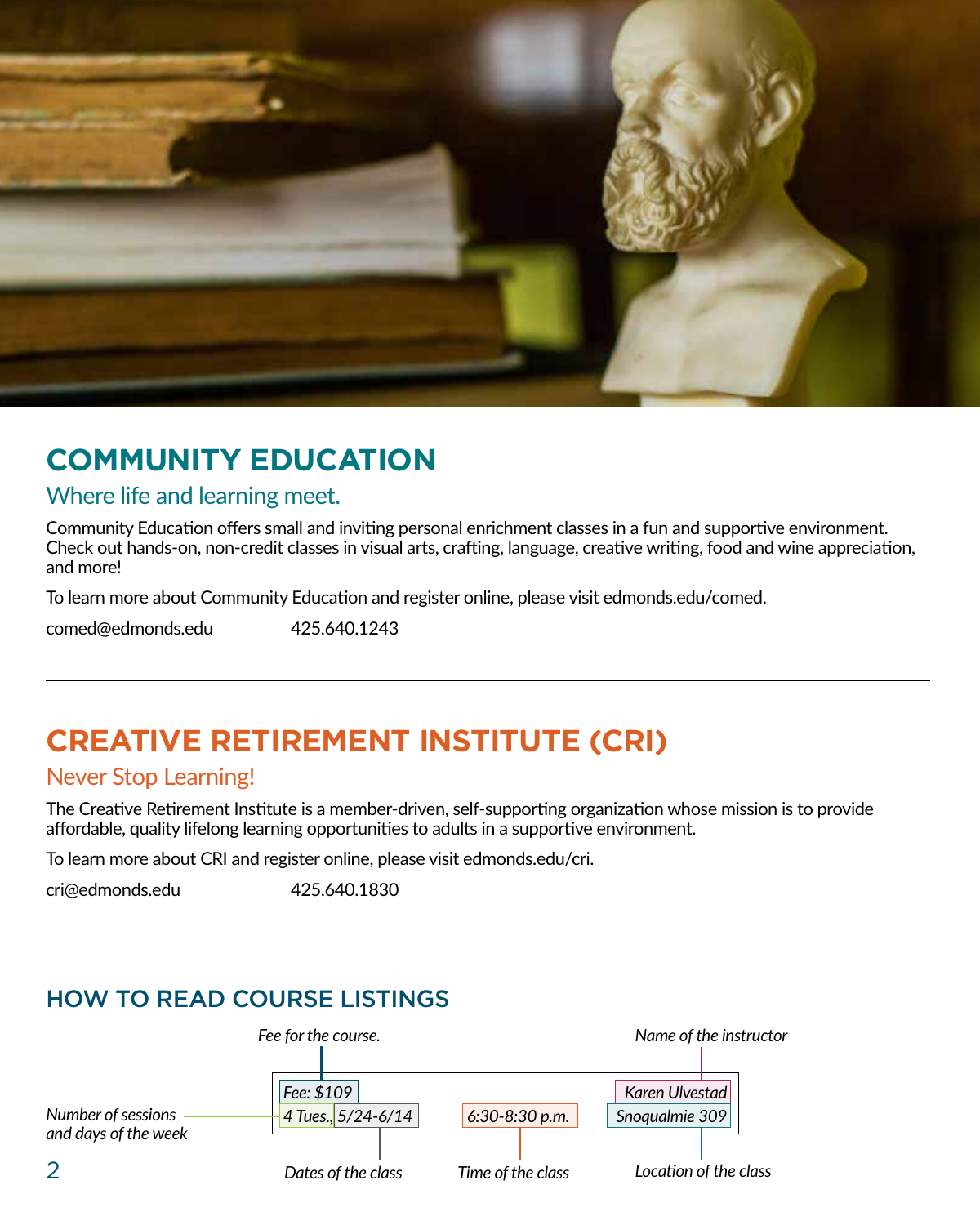# COMMUNITY EDUCATION

THE ARTS CAREER AND TECHNOLOGY HOME, HEALTH, AND HEARTH LANGUAGE AND CULTURE SPECIAL TOPICS WRITING 4-5 5-6 6-7 7-8 8 8



# Join our mailing list

# T A B L E O F **CONTENTS**

# CREATIVE RETIREMENT INSTITUTE (CRI)

- ART AND MUSIC 9-10
	- HEALTH 10
- HISTORY AND CURRENT EVENTS 10-11
- **LITERATURE** 11-12
	- **NATURE** 12
	- **SCIENCE** 13
	- **TECHNOLOGY** 13



Join our mailing list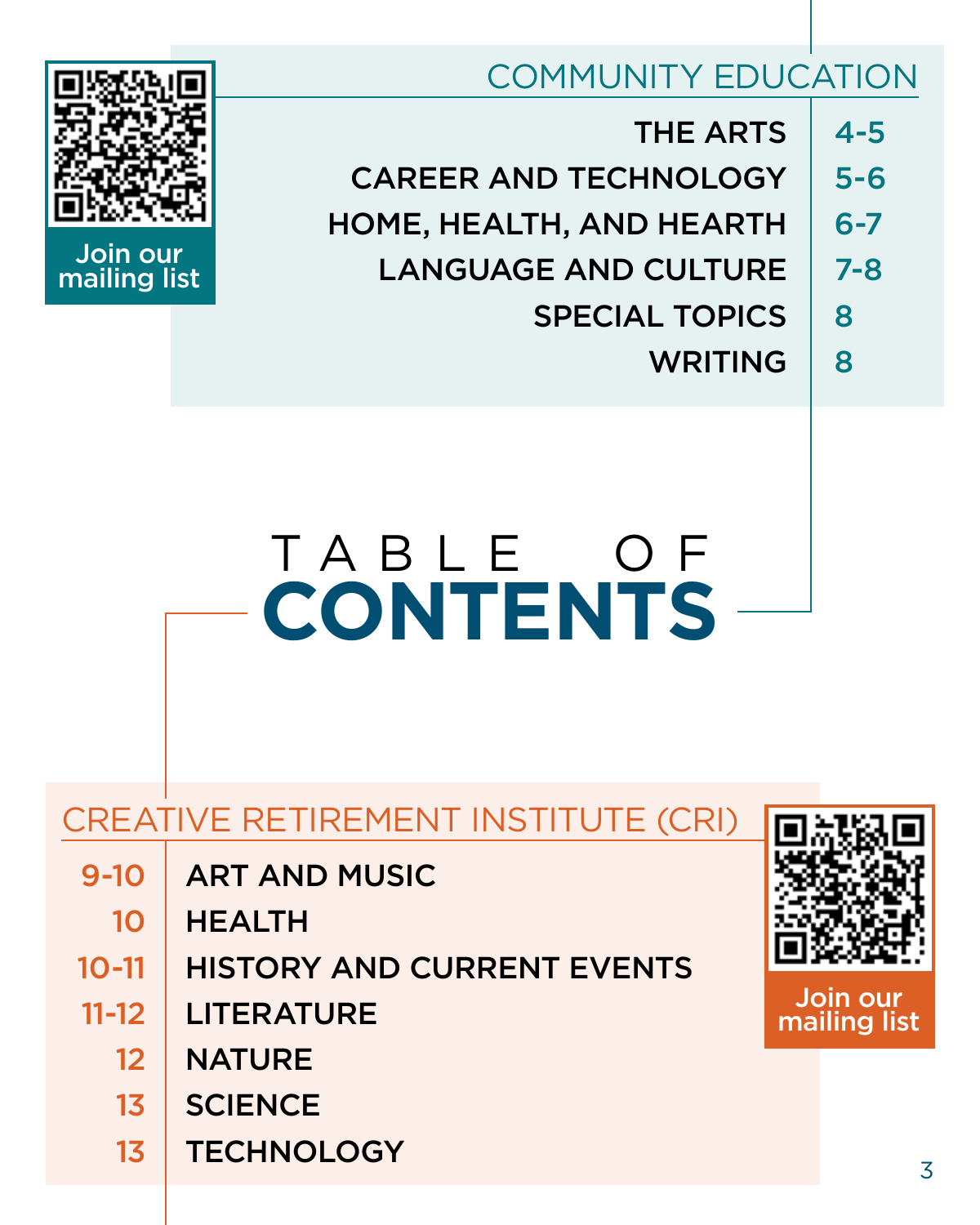# COMMUNITY EDUCATION **CLASSES**

# Registration opens March 16!

Community Education offers both online and in-person classes this quarter. All online classes will be held using Zoom.

Registration/more information: edmonds.edu/comed comed@edmonds.edu 425.640.1243



#### CHANGING SEASONAL LIGHT **TECHNIQUES**

The quality of light changes each season. Students will learn the difference between each season and how it affects the color of their photographs. This class includes one session for each season. The class is taught through visual presentation, lecture, and class discussion. Students will complete weekly assignments to be reviewed at the beginning of the following class. These are structured to encourage creativity and practice new skills!

*Fee: \$109 Karen Ulvestad* 

*4 Tues., 5/24-6/14 6:30-8:30 p.m. Snoqualmie 309*

EDMONDS COLLEGE CONCERT BAND

Woodwind, brass, and percussion musicians of all levels are welcome! The Edmonds College Concert Band provides large ensemble experience for instrumentalists and gives south Snohomish County a local concert band. Members of the community are invited to join as Megan Vinther directs. The band will meet for rehearsals and one performance each quarter. Enrollment for this class remains open until May 27th.

*Fee: \$99 Megan Vinther 10 Tues., 4/5-6/14 7-9:30 p.m. Mill Creek 114*

#### EDMONDS COLLEGE JAZZ & SALSA BAND

Rehearsal and performance of traditional jazz band and authentic salsa repertoire. We welcome trumpets, trombones, saxophones, piano, guitar, bass, drumset and percussion. The band enjoys relationships with many local area professionals who serve as guest artists and clinicians, providing instruction and guidance in big band and salsa styles alike!

Please contact john.sanders@edmonds.edu for an informal audition and more information.

| Fee: \$99         |             | John Sanders   |
|-------------------|-------------|----------------|
| 10 Mon., 4/4-6/13 | 7-9:30 p.m. | Mill Creek 114 |
| No class on 5/30. |             |                |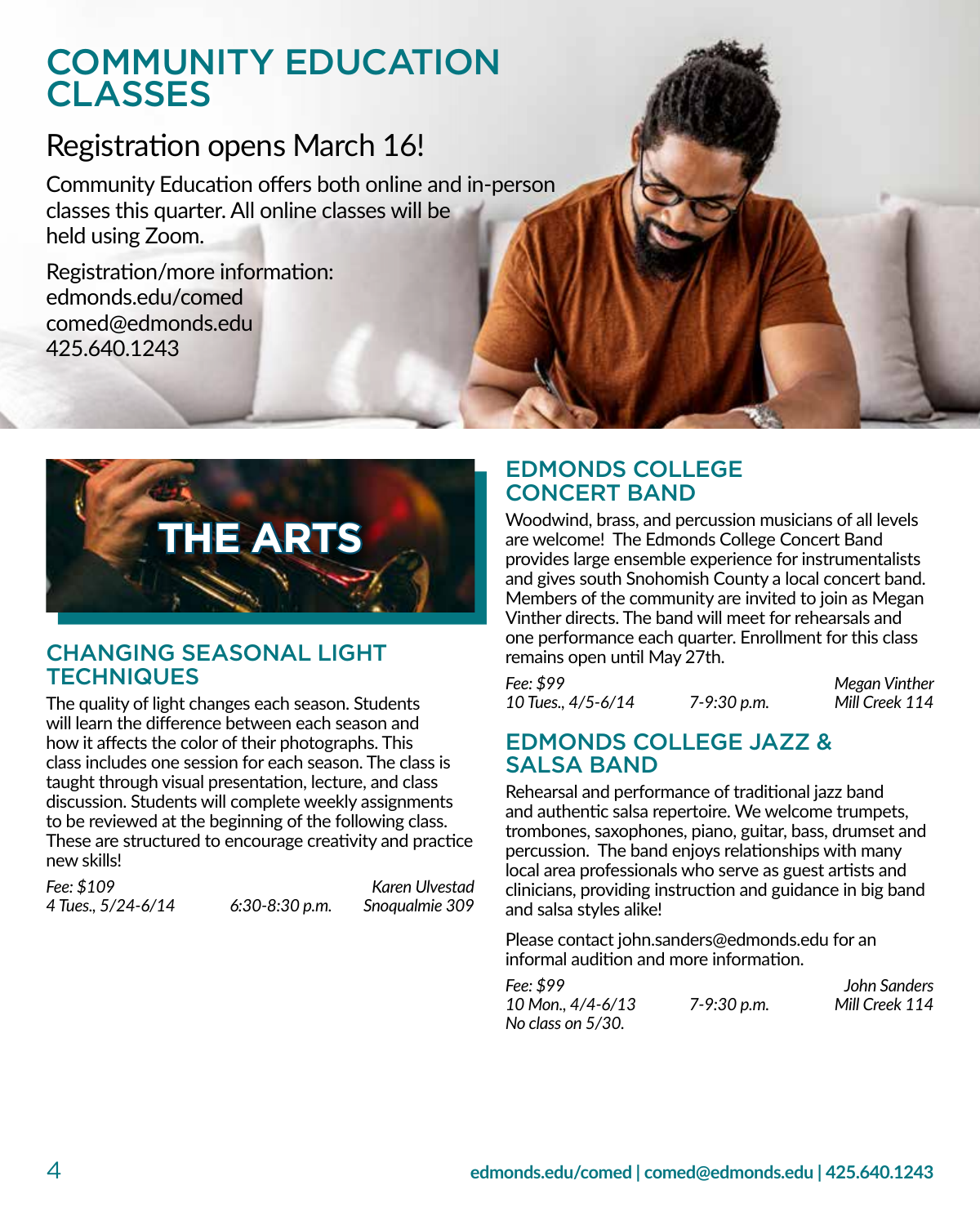## MAKING RECYCLED PAPER

Learn the art of creating recycled paper and apply this skill as you make a piece of art in this fun and hands-on workshop with artist Marlene Meyer! The first session will cover how to make recycled paper from used materials; the second session will focus on creating a unique piece of art, such as a greeting card, collage, or journal cover. Hands-on and written instructions will be provided.

*Fee: \$99 Marlene Meyer 2 Sat., 5/14-5/21 12-4 p.m. Meadowdale 101*

## MIXED MEDIA COLLAGE

Join visual artist Diane Porter and explore the art of mixed media in this hands-on class! Students will dive into the historical backgrounds of shadow boxes, journaling and storytelling, utilizing varied collaging techniques. Sessions will include 1, 2 and 3D demonstrations, with student practice, on creating platforms, wrapping techniques and working with found objects. No experience required, just a sense of curiosity! *See online description for supply list.*

| Fee: \$149       |                 | Diane Porter   |
|------------------|-----------------|----------------|
| 4 Sat., 4/16-5/7 | $1 - 3:30 p.m.$ | Meadowdale 101 |

### SPRING PAINTING SERIES

Join artist Erick Rodriguez (@artwitherick on Instagram) and create a gallery of artwork! Each session, students will paint a different spring-themed art piece with stepby-step instruction using acrylic paints. Students will learn techniques and best practices to nurture the artists in all of them, learn interesting facts about the weekly painting subjects, and gain confidence to explore painting and artistic freedom further! All levels are welcome, and no experience is necessary. See online description for supply list.

| Fee: \$130         |          | Erick Rodriguez |
|--------------------|----------|-----------------|
| 5 Weds., 4/13-5/11 | 6-8 p.m. | Online          |



#### FINGERPRINTS AND FORENSICS: UNDERSTANDING THE BASICS OF CRIME SCENE INVESTIGATION

Join facilitator Lynne Dean, a retired latent fingerprint examiner with the King County Sheriff's Office, as she explores how crime scenes are processed for evidence. Students will learn how a forensic fingerprint laboratory works and discuss photographs from real crime scenes. You'll also participate in hands-on exercises at home to give you a true "feel" for working with evidence and discover how to distinguish fact from fiction when it comes to your favorite CSI-style TV shows. Student participation is encouraged.

Students must be at least 18 years old to attend this class due to the graphic nature of some content. See online description for materials needed for a hands-on activity during class.

| Fee: \$39    |              | Lynne Dean |
|--------------|--------------|------------|
| 1 Weds., 5/4 | $6 - 9$ p.m. | Online     |

#### FLAGGER CERTIFICATION TRAINING

This class prepares students to receive a Flagger Certification card, which is valid for 3 years in Washington, Oregon, Idaho, and Montana. Students must be at least 18 years old and bring a valid state ID card or driver's license to class. There is an open book test at the end of the training; students must pass with a score of 80% or higher to receive their certification.

| Fee: \$99<br>1 Fri., 4/22 | 8 a.m.-5 p.m. | Larry Guenther<br>Woodway 202 |
|---------------------------|---------------|-------------------------------|
| Fee: \$99<br>1 Sat., 5/14 | 8 a.m.-5 p.m. | Larry Guenther<br>Woodway 202 |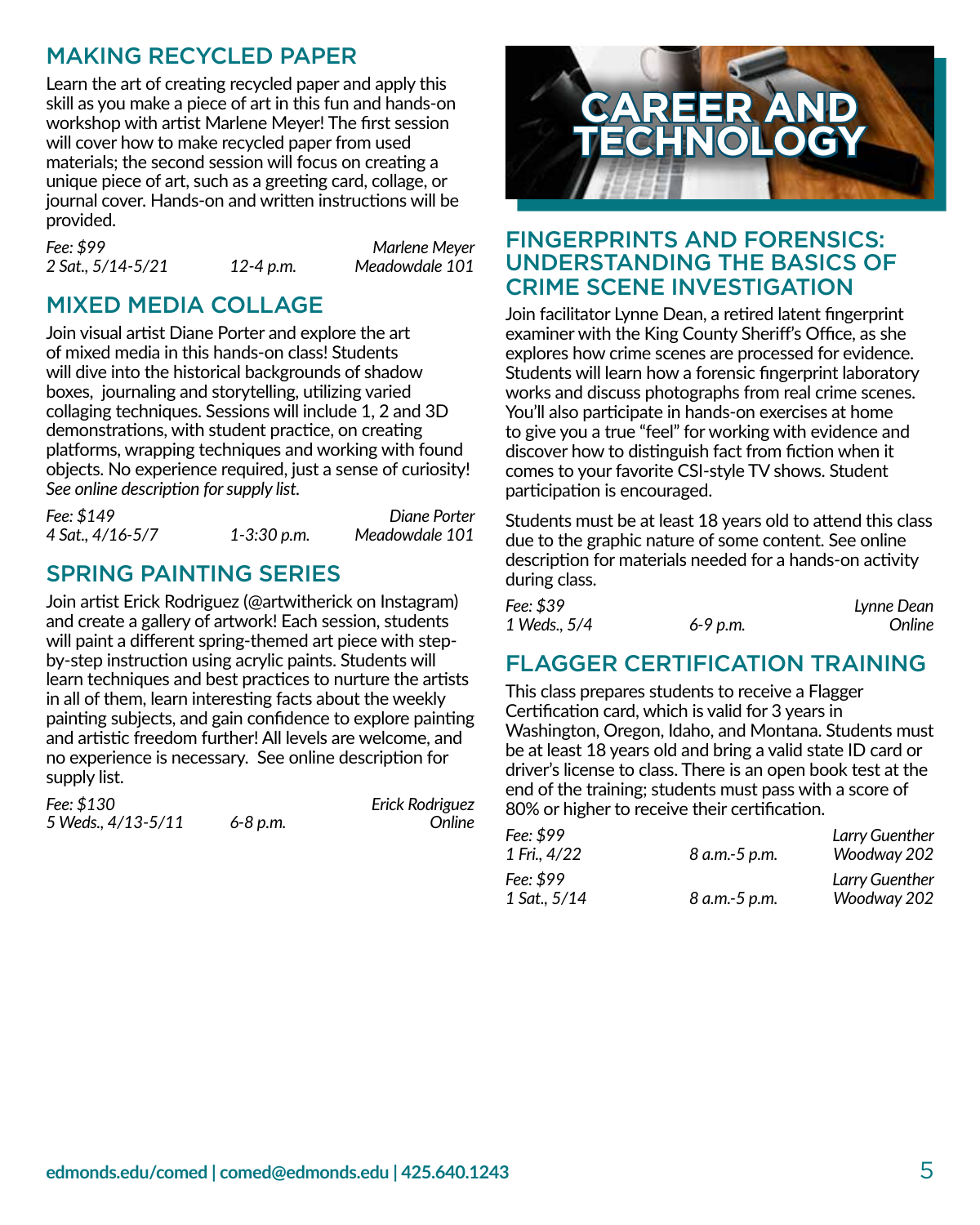#### GETTING STARTED IN MICROSOFT POWERPOINT

With Microsoft PowerPoint, you can create slides that connect with your audience, be it during an important business meeting or a fun slideshow for your family! In this introductory class, students will learn how to create and design slides, format information, and add movement to their slideshows. Students will create and present a short, five-slide presentation in Zoom to the class. Constructive feedback is encouraged!

| Fee: \$49          |              | <b>Mary Simerly</b> |
|--------------------|--------------|---------------------|
| 2 Weds., 4/20-4/27 | $6 - 8 p.m.$ | Online              |

#### ORGANIZE YOUR PHOTOS ON YOUR MAC COMPUTER

Don't know where to begin when it comes to organizing your photos? Do you spend too much time looking for specific images? Do you wonder if your photos are backed up? If you answered "yes" to these questions, this hands-on class is for you! Learn how to consolidate your photos and videos into one main photo collection, remove duplicates, utilize tools and methods for curating images, and keep your photo library organized.

*Fee: \$99 Mirja Heide* 4 Thurs.,  $4/7 - 4/28$  6-8 p.m.



# BUILD A SUCCULENT TERRARIUM

Join Ellise Uyema, owner of Live Long and Plant, and immerse yourself in assembling a succulent terrarium! This hands-on workshop will cover why each component is important to the sustainability of its environment and explore basic plant care. You'll have a blast getting your hands dirty and playing with the elements! Everyone is welcome, and students will leave with a finished terrarium to care for at home. All supplies will be provided.

| Fee: \$69<br>1 Weds., 5/11 | 6-8:30 p.m.        | Ellise Uyema<br>Maltby 109 |
|----------------------------|--------------------|----------------------------|
| Fee: \$69<br>1 Sat., 6/11  | 10 a.m.-12:30 p.m. | Ellise Uyema<br>Maltby 109 |

# HOMESCHOOL NUTS AND BOLTS

Interested in homeschooling but don't know where to start? This course will provide you with important information and potentially money-saving resources to effectively teach your child in a personalized way: work with their uniqueness and learning style to develop lifelong skills and a love of learning. Successful completion of this engaging, affordably-priced class meets the Washington State legal requirements as a "Qualifying Course" for parents who choose to provide home-based instruction for their children. For information about class content or requirements, please contact the instructor at 206.954.4394.

*Fee: \$140 Beth Rosenzweig 3 sessions, 4/26-4/28 6-9 p.m. Online*

#### PLANNING FOR FAMILY MEMBERS WITH DISABILITIES UNDER THE SECURE ACT

Do you have a family member with disabilities who you want to provide for now and in the future? The 2019 SECURE Act made many changes to the beneficiary rules that can be difficult to navigate. This workshop is designed to help you provide resources for your family and understand the various special needs trusts and the advantages and disadvantages of each.

| Fee: \$29     |                  | Dick Harsin    |
|---------------|------------------|----------------|
| 1 Tues., 4/26 | $6:30-8:30 p.m.$ | Snoqualmie 309 |

#### TAX AND INCOME PLANNING **STRATEGIES**

Ready for Retirement? This course focuses on concepts that are important to retirement and explains strategies designed to accomplish objectives such as inflation protection, tax-efficient withdrawals, lifestyle preservation and providing a legacy. Both retirees and pre-retirees will benefit from attending this workshop.

*Fee: \$49 Richard Keppler 2 Thurs., 5/5-5/12 6:30-8:30 p.m. Snoqualmie 202*

# URBAN FARMING: FULL SERIES

Learn how to grow the garden of your dreams using methods to promote soil, plant, and planet health while growing food for yourself and your community. This series includes: Introduction to Gardening, Spring Gardening, and Garden Design.

| Fee: \$69            |              | Marni Swart |
|----------------------|--------------|-------------|
| 3 Thurs., 4/7 - 4/21 | $6 - 8 p.m.$ | Online      |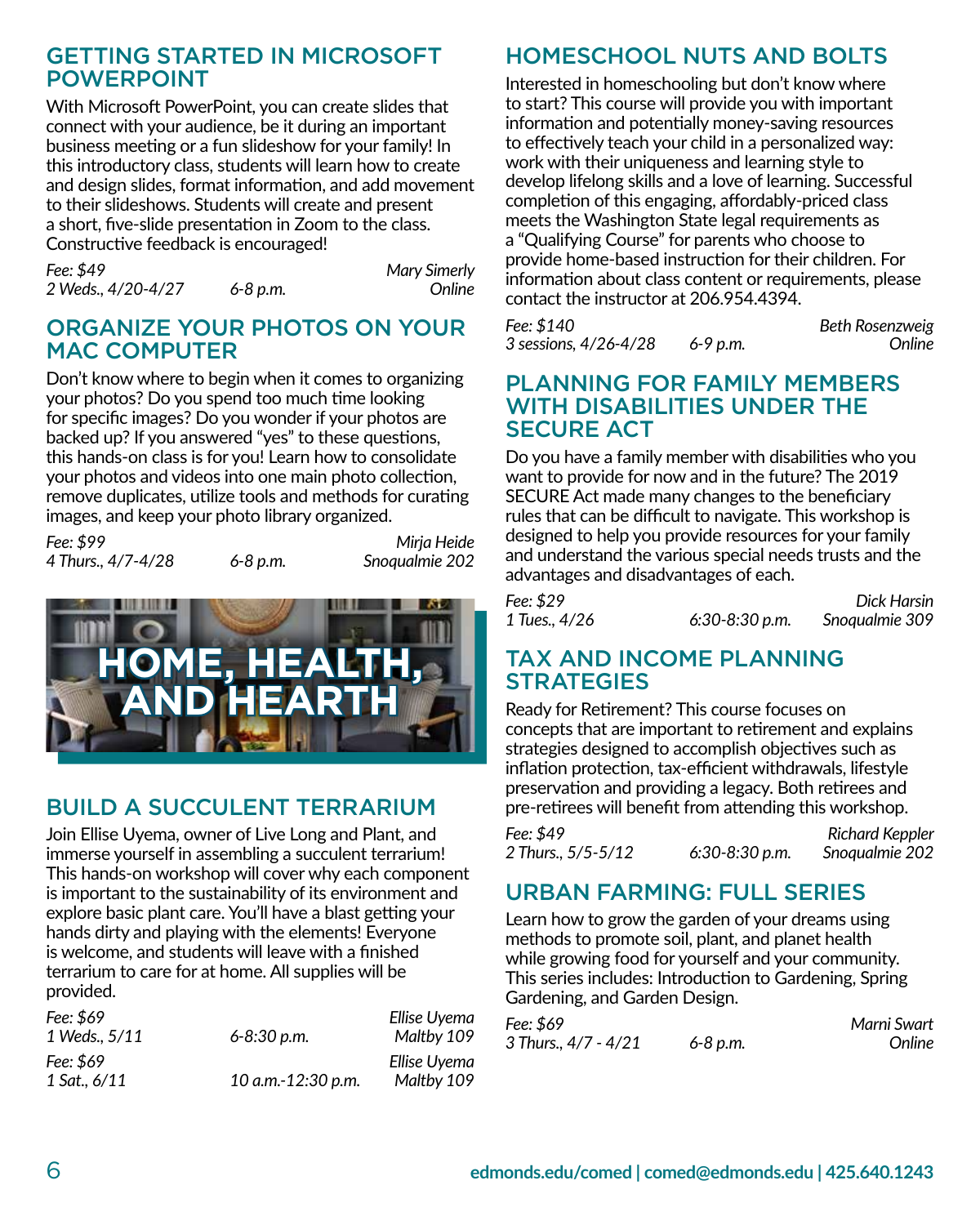# INTRODUCTION TO GARDENING

Learn all the garden basics, such as perennials versus annuals, soil health, types of soil (dirt versus compost), and resources for getting started. A group setting will allow for lots of Q&A and personal instruction. Sign up for this class individually or save money by signing up for the series!

*Fee: \$29 Marni Swart 1 Thurs., 4/7 6-8 p.m. Online*

## SPRING GARDENING

Spring has sprung and it's time to get your garden growing! We will discuss what to plant now, including seed starting, direct seeding and transplanting, and soil building/amendments. A group setting will allow for lots of Q&A and personal instruction. Sign up for this class individually or save money by signing up for the series!

*Fee: \$29 Marni Swart 1 Thurs., 4/14* 6-8 p.m.

### GARDEN DESIGN

Learn how to grow a food forest on your urban lot! We will discuss the different types of planting beds, edible landscaping, and companion planting for diversity and interest. A small group setting will allow for lots of Q&A, so bring your garden design challenges.

*Fee: \$29 Marni Swart 1 Thurs., 4/21* 6-8 p.m.



#### ENGLISH LANGUAGE SUPPORT: BEGINNERS

This online course is designed to assist beginner English language learners to develop basic communication skills at home and at work. Students will learn to listen and identify basic English in spoken language, connect spoken English to written English, and become comfortable communicating in daily life. Come ready to talk, listen, and have fun learning with games and a professional instructor!

*Fee: \$195 Mia Armour 5 Mon. & 5 Wed., 4/11-5/11 6-7:30 p.m. Online*

ENGLISH LANGUAGE SUPPORT: INTERMEDIATE

This online course is designed to assist intermediate English language learners to develop intermediate communication skills at home, at work, and in daily life situations. Students will become comfortable using intermediate level English when listening, speaking, and reading and understand idioms and how to use them. Students will connect English to their daily life needs and analyze ideas and situations. Come ready to talk, listen, write, and have fun learning with games and a professional instructor!

*Fee: \$195 Mia Armour 5 Mon. & 5 Wed., 5/16-6/20 6-7:30 p.m. Online No class on 5/30.*

## FRENCH FUNDAMENTALS

Bonjour! Learn the basics of French for speaking, reading, and writing in this French Beginning Class. Required Books: Easy French Step-by -Step and French: Short Stories for Beginners.

| Fee: \$99           |              | Patricia Courtney |
|---------------------|--------------|-------------------|
| 4 Thurs., 5/26-6/16 | $6 - 8 p.m.$ | Online            |

## FRENCH: ADVANCED

The Advanced French course is designed for those who want to reinforce and /or maintain their practice of the French language. Grammar, reading, pronunciation, conversation, and cultural insights will enrich your existing francophone practice. Bienvenue dans votre nouvelle classe et à bientôt! Required Books: C'est Facile! French A-Level Advanced Vocabulary

*Fee: \$99 Patricia Courtney 4 Tues., 5/24-6/14 6-8 p.m. Online*

## SPANISH: BEGINNING

It's never too late to develop your foreign language skills! Impress your friends and colleagues by developing your conversational ability in real-life situations in your community or while traveling. Study basic pronunciation and grammatical structure in a nurturing, interactive environment. Recommended for people who have never taken Spanish. This course is for beginners. Required Book: Spanish in 10 Minutes a Day®

| Fee: \$225        |              | Monica Baird |
|-------------------|--------------|--------------|
| 9 Mon., 4/11-6/13 | $6 - 8 p.m.$ | Online       |
| No class on 5/30. |              |              |

**edmonds.edu/comed | comed@edmonds.edu | 425.640.1243** 7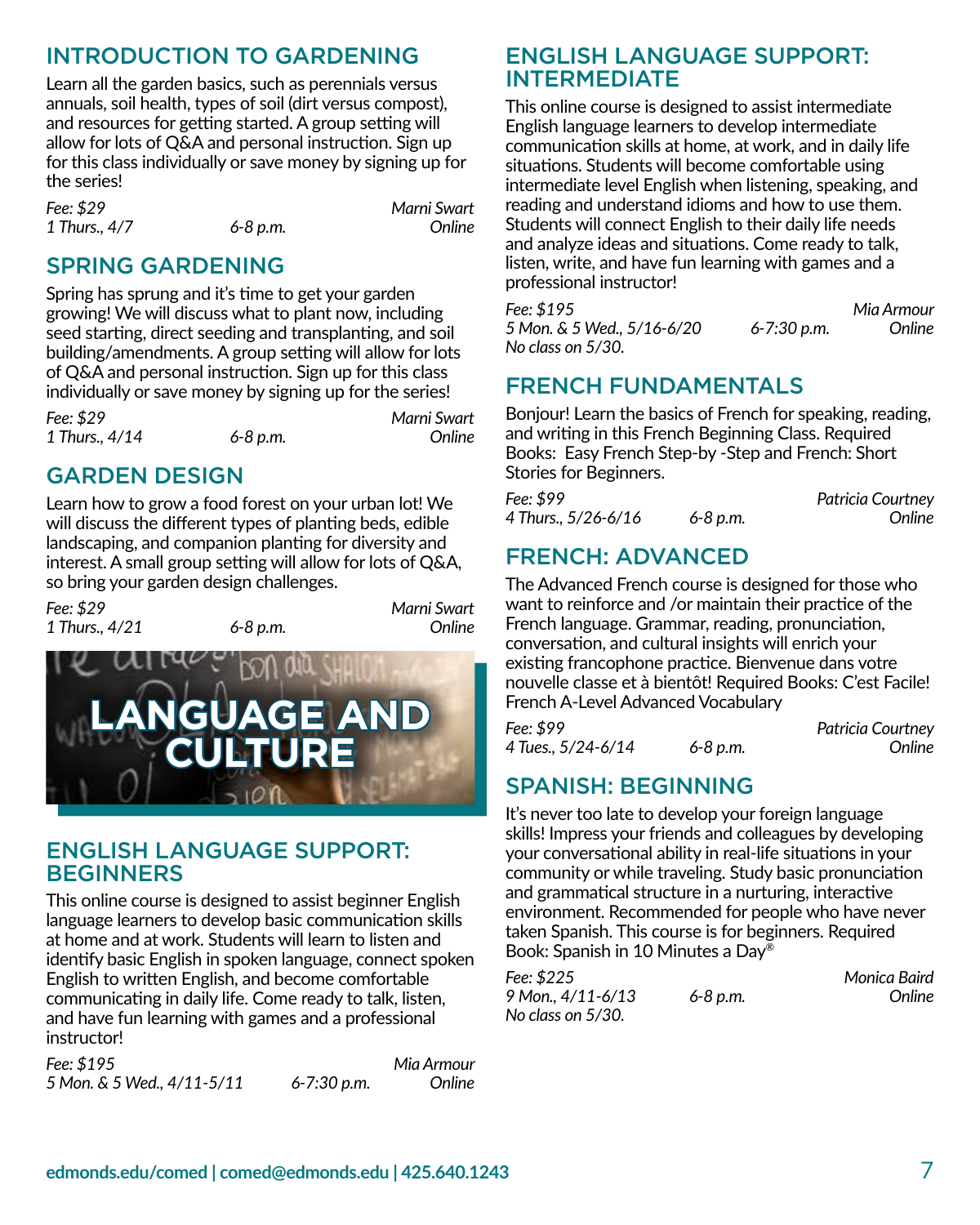# SPANISH: INTERMEDIATE

Continue with conversation and grammar skills, learn to conjugate verbs in present, past and future. Prerequisite: Spanish Beginning Required Book: "Barrons: Learn Spanish the Fast and Fun Way" 2nd or 3rd Edition by Gene Hammitt

*Fee: \$245 Monica Baird 10 Tues., 4/12-6/14* 

## SPANISH: ADVANCED

Advanced Spanish will help you continue to refine vocabulary, pronunciation, grammar, and the ability to master routine conversations. Recommended Prerequisite: Intermediate Spanish. Required book: Spanish for Mastery 3 by Valette and the workbook that comes with it, Spanish for Mastery 3 workbook, all on Amazon.

| Fee: \$245<br>10 Weds., 4/13-6/15 | 6-8 p.m. | Monica Baird<br>Online |
|-----------------------------------|----------|------------------------|
|                                   |          |                        |

**SPECIAL TOPICS**

# FILL, FROST, AND FONDANT FUN!

Do you dream of creating beautiful, Instagram-worthy cakes? If so, this class is for you! In this short workshop, students will join Stefanie Buono, owner of Cakes by Frosted, and learn how to level, fill, and frost a cake. Additional techniques will be explored during class, including how to create a "drip" effect using ganache and how to construct a cute animal cake topper using fondant. Students must bring two baked and cooled 8-inch cake rounds to decorate. This class is appropriate for students with some baking or decorating experience.

*Fee: \$49 Stefanie Buono 1 Mon., 5/9 5:30-8 p.m. Edmonds College Kitchen*

# THE GREAT TEA TIME BAKE OFF

Put on your apron, pour a mug of tea, and get ready to learn how to make iconic British treats with a serving of baking history on the side! Learn how to make shortbread, scones, and sponge cake and get tips and tricks to customize your bakes at home. Join Marenka Dobes, owner of La Liath Bakery, and explore some of your favorites from The Great British Bake Off in this fun, hands-on class!

*Fee: \$79 Marenka Dobes 1 Sat., 4/9 10 a.m.-2 p.m. Off-Campus*

#### INTRODUCTION TO DUNGEONS AND DRAGONS

Do you want to learn how to play Dungeons and Dragons but don't know where to begin? Join Rebecca Demarest and play a one-day adventure to explore how the game works! Students will learn how to read character sheets, navigate dice and their uses, and understand how to build a collaborative story at the gaming table.

| Fee: \$39      |          | Rebecca Demarest |
|----------------|----------|------------------|
| 1 Thurs., 5/26 | 6-9 p.m. | Online           |

# SPRINGTIME WINE AND BITES

Explore the foods that we love to enjoy during spring and the wines that pair with them! Wine educator Reggie Daigneault will enhance your senses with food and wine from around the globe in a celebration of the season. Students will learn how to pair their seasonal meals with wines and find out how good life can be during these challenging times! Students must be at least 21 years old to attend this class.

*Fee: \$49 Reggie Daigneault 1 Fri. , 4/8 6-9 p.m. Edmonds College Café*



## MEMOIR: WRITING YOUR STORIES

Writing your life stories can be a monumental and intimidating task! Learn how to turn your life experiences into engaging and well-written stories with author Rebecca Demarest. Students will explore how to arrange and theme your memoir and get tips for remembering your best stories in the first place!

*Fee: \$130 Rebecca Demarest 5 Weds., 4/27 - 5/25 6-8 p.m. Online*

8 **edmonds.edu/comed | comed@edmonds.edu | 425.640.1243**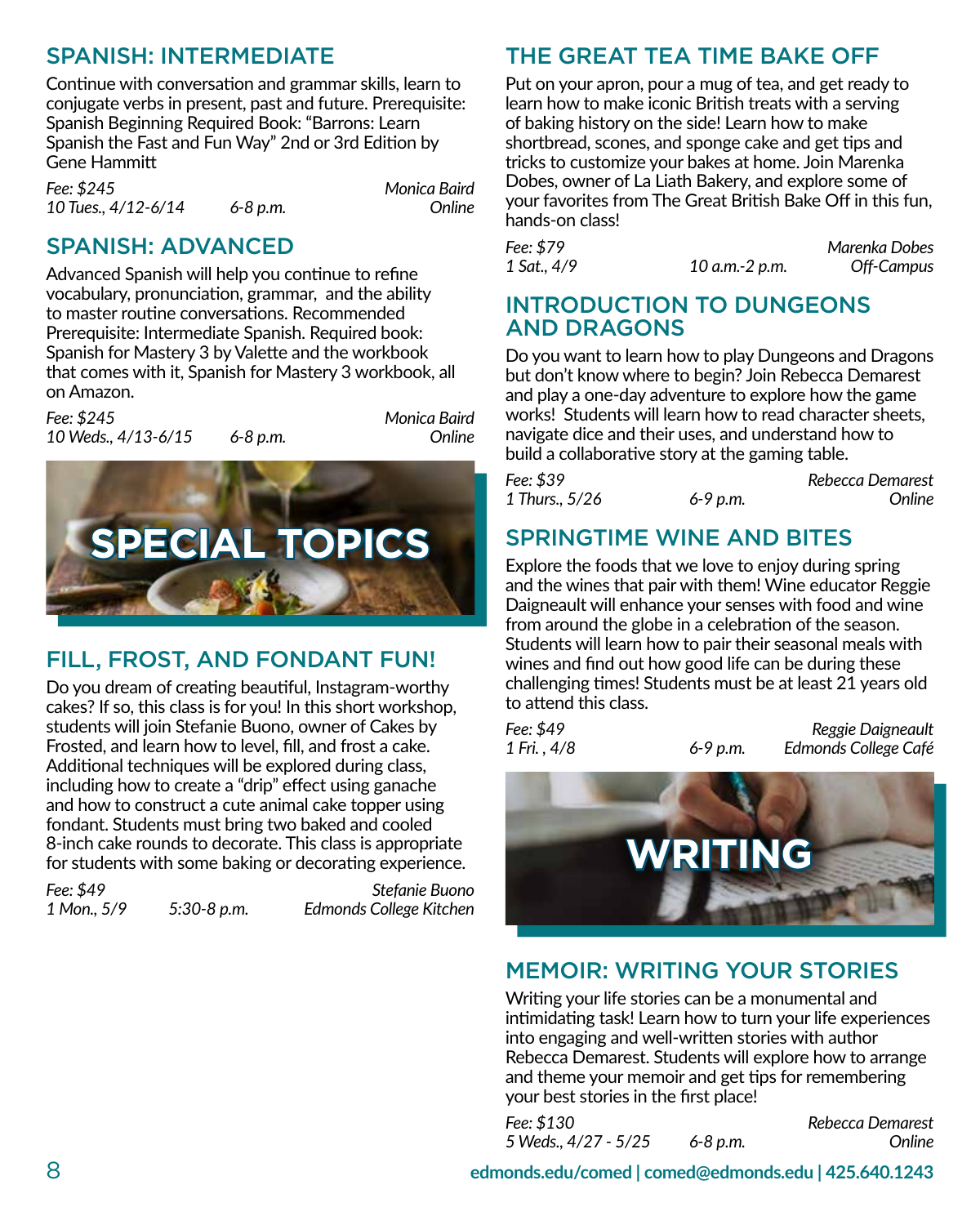# **CREATIVE RETIREMENT INSTITUTE (CRI) CLASSES**

# Registration opens March 16!

All CRI spring classes will be conducted online via Zoom.

#### **New to Zoom? We can help!**

Full course descriptions and instructor bios will be available at edmonds.edu/cri on March 16.

cri@edmonds.edu | 425.640.1830





## ARCHITECTURAL ODDITIES: AN OFF-THE-BEATEN-PATH LOOK AT UNCONVENTIONAL ARCHITECTURE

Architectural history follows a canon of both traditional and eclectic styles from ancient to contemporary times. But sometimes a mix of whimsy, eccentricity, humor, and the creator's genius insert themselves into the mix. Over the centuries and throughout the world, numerous structures created within this framework exist. This course will explore many of them, their construction methods, their patrons, and the contributions of the builders and architects who created them.

*Fee: \$58 Schrader, Eleanor 4 Thur., 5/5-5/26 2-4 p.m. Online*

# BERLIOZ AND WAGNER

Richard Wagner openly admired Hector Berlioz and made frequent references to him in his writings. Berlioz, however, was much more reticent about Wagner. They attended each other's performances, exchanged letters, and met on more than one occasion. Ms. Miner will discuss the fascinating relationship between these two eccentric masters.

*Fee: \$35 Miner, Erica 2 Tues., 6/7-6/14 1-3 p.m. Online* 

#### BUILDINGS THAT DEFINE AMERICAN CITIES

Every city has a particular feel about it, defined by its architecture, demographics, geography, climate, and its people and cultures. This course will explore the iconic structures that identify various American cities (San Francisco, Portland, Seattle, and Vancouver) and how they came to be.

*Fee: \$58 Schrader, Eleanor 4 Mon., 5/2-5/23 2-4 p.m. Online Concurrent with "You are Here! At Home in Our Milky Way Galaxy."*

#### GREAT MUSEUMS OF PHILADELPHIA

This class will introduce you to collections at the Philadelphia Museum of Art, including the works of Thomas Eakins, Marcel Duchamp, Rubens, Henry Ossawa Tanner, Mary Cassatt, and Van Gogh. We will briefly visit the Rodin Museum with America's finest public collection of Rodin sculptures. We will explore the Barnes Collection of Impressionism, Post-Impressionism, early 20th-century painting, folk art, and non-Western sculpture in its new building in the heart of Philadelphia.

*Fee: \$39 Albiani, Rebecca 2 Tues., 5/24-5/31 10 a.m.-12 p.m. Online Concurrent with "Dialogues with Plato."*

**edmonds.edu/cri | cri@edmonds.edu | 425.640.1830** 9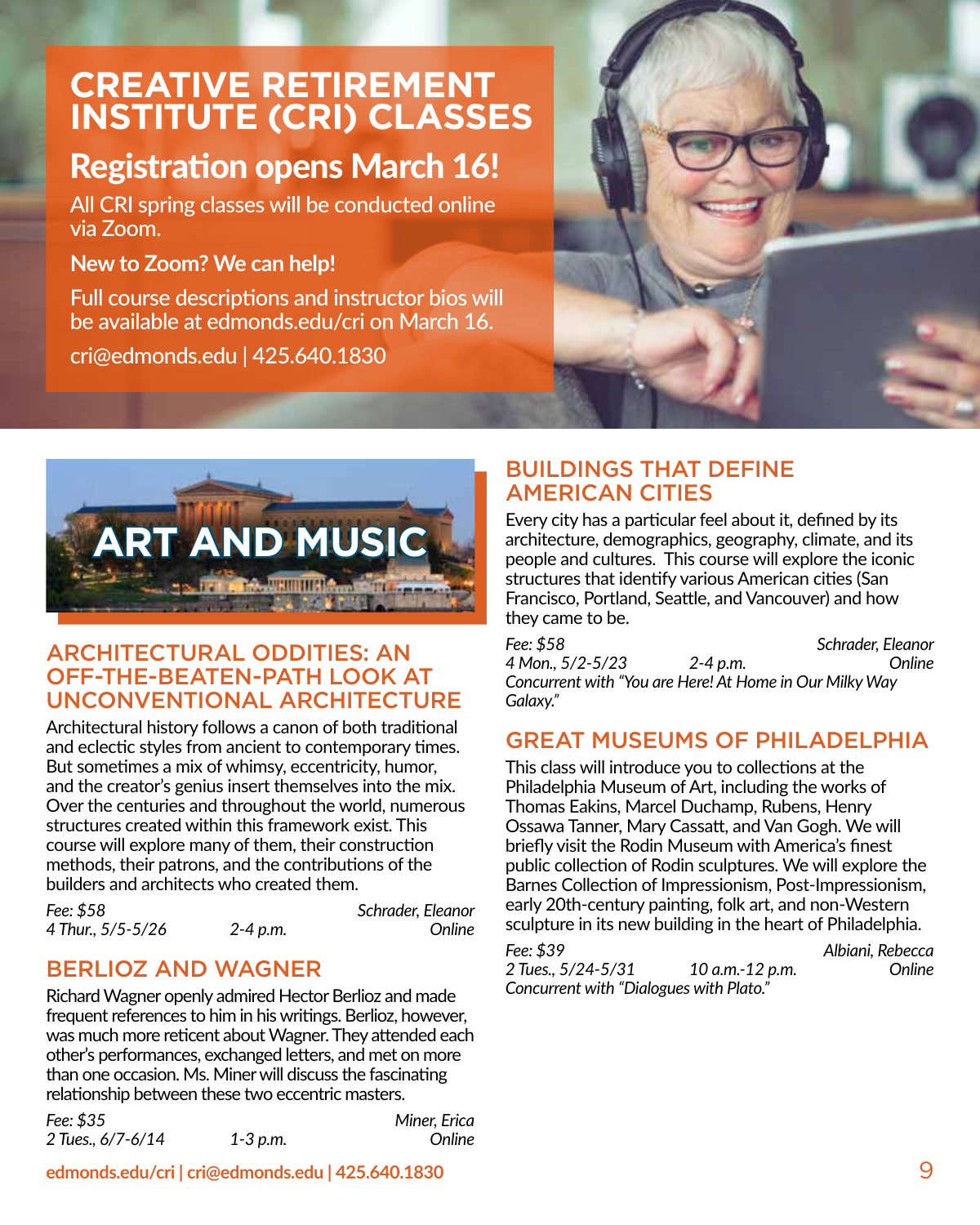## JAZZ APPRECIATION

This course provides a brief survey of the development of jazz music in the U. S. Several jazz styles will be listened to and studied along with important instrumentalists, singers, bands, and composers. Important historical and social events which parallel the development of jazz music will be discussed. Live and recorded demonstrations of jazz-style periods and jazz techniques will be presented.

*Fee: \$58 Jensen, Brent 4 Mon., 4/18-5/9 10 a.m.-12 p.m. Online*

#### SOCIOLOGY OF FILM – STARRING LIZ TAYLOR

Before coming to class, students will watch three of Elizabeth Taylor's movies: National Velvet, Cat on a Hot Tin Roof, and Who's Afraid of Virginia Woolf? During class, there will be a lecture and a free-flowing discussion of the movies. Movies are available through Amazon or other streaming services.

| Fee: \$40<br>3 Wed., 6/1-6/15 | 10 a.m.-11:30 a.m | Berg, Ellen<br>Online |
|-------------------------------|-------------------|-----------------------|
|                               | <b>HEALTH</b>     |                       |

# COVID AND MENTAL HEALTH

This course will examine COVID from its appearance in the U.S. to the present time and what the future may look like with COVID. Content will be tied to the effects of COVID on the mental health of the patient, their family, and health care workers.

| Fee: \$35         |                 | <b>Blachly, Bonnie</b> |
|-------------------|-----------------|------------------------|
| 2 Tues., 6/7-6/14 | 10 a.m.-12 p.m. | Online                 |



#### CONTEMPORARY ECONOMIC ISSUES

Numerous current economic issues will be discussed in this course. The topics will include changes to minimum wage; the green economy; mainstream economics and its intersection with feminism, politics, and peace activism; evolution of money to include things such as cryptocurrency and virtual currency; money laundering; and questions of financing. No previous knowledge of economics is required.

| Fee: \$58         |          | Gassler, Scott |
|-------------------|----------|----------------|
| 4 Tues., 4/12-5/3 | 1-3 p.m. | Online         |

#### LATE MEDIEVAL HISTORY: THE PHOENIX RISING

This course will first examine the calamities of the closing of the Middle Ages from papal disarray to the plague to the Hundred Years War followed by a discussion about the Scientific Revolution, the Reformation, and the Renaissance. The impact of math and science on art, the beginnings of vernacular literature from Chaucer and Dante, and the expansion of musical forms will be explored. The class will end with 1492, the year that marked the end of tolerance in Spain and the beginning of westward expansion.

Note: This course has two parts that address separate information from the period. Part 1 is not required to take Part 2.

| Part 1: Fee: \$46<br>4 Fri., 4/8-4/29                     | $1 - 2:30$ p.m. | Busch, Kristi<br>Online |
|-----------------------------------------------------------|-----------------|-------------------------|
| Part 2: Fee: \$46<br>4 Fri., 5/6-6/3<br>No class $5/13$ . | $1 - 2:30$ p.m. | Busch, Kristi<br>Online |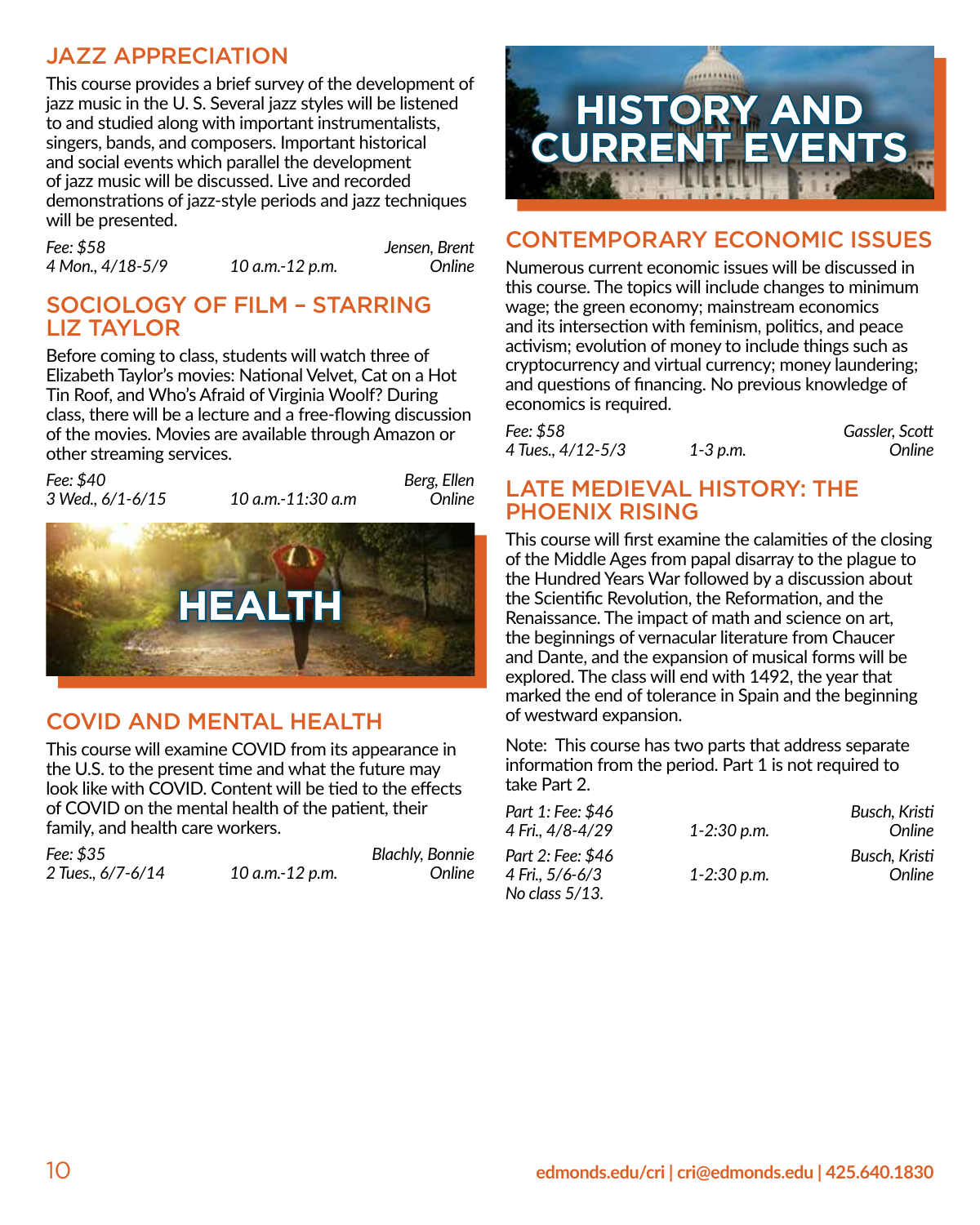#### MORE DEMOCRATIC DEMOCRACY— THE MULTI-PARTY SYSTEM

Most democracies are not two-party systems. There are significant challenges to two-party systems that are visible in the U.S. today. There is a rise in partisanship. Citizens often identify with an issue or interest group and make decisions based on narrowly defined needs and interests. We will discuss if the best way to govern is to create coalitions among groups with overlapping priorities to have a more egalitarian approach to democracy and if that is possible in the U.S.

*Fee: \$35 Montalvo, Maria 2 Thurs., 6/2-6/9 1-3 p.m. Online*

#### REFUGEE CRISES IN THE MIDDLE EAST: LOCAL AND GLOBAL RESPONSES

This course will examine the roots and routes of current and past migration crises originating in the Middle East. We will highlight the responsibilities, policies, and methods of governments, international agencies (like the UN High Commissioner for Refugees), NGOs, and local actors. The work of local refugee resettlement organizations, e.g., the International Rescue Committee and Jewish Family Service, will be presented and discussed.

| Fee: \$35         |                 | Fenner, David |
|-------------------|-----------------|---------------|
| 2 Wed., 4/20-4/27 | 10 a.m.-12 p.m. | Online        |

#### TERRORISM IN WEST AFRICA: A GROWING THREAT

Terrorism has grown in West Africa to the extent that it has become a significant regional issue with links to international networks and organizations. There are no clear solutions in sight. It gets limited press coverage in the U.S. This course will look at the development of this threat, how and why it has grown, U.S. interest and policies in the region and allied countries, and potential future developments.

| Fee: \$35         |              | Meece, Roger |
|-------------------|--------------|--------------|
| 2 Mon., 4/18-4/25 | $1 - 3 p.m.$ | Online       |



# DIALOGUES WITH PLATO

This course will take up three Platonic dialogues, each of which is relevant to the trial of Socrates—the Euthyphro, the Apology, and the Crito. During class, questions that these dialogues raise will be discussed, allowing us to engage in a dialogue with Plato. Participants should read the appropriate dialogue prior to each class meeting.

*Fee: \$58 Dahl, Norman 4 Tues., 5/3-5/24 10 a.m.-12 p.m. Online Concurrent with "Great Museums of Philadelphia."*

# FACT AND FICTION

This course is not your average book discussion group! Participants make their own reading choices and come prepared to present brief reviews and their appraisals. You may select a past or current author in any genre. Learn from each other through informal discussion.

*Fee: \$18 Eidemiller, Nancy 4 Tues., 4/5-4/26 10 a.m.-12 p.m. Online Concurrent with "No Garden? No Problem! Containers to the Rescue."*

# THE ILIAD OF HOMER III

This is the third of three courses and concludes the reading of the ancient Greek epic of the Trojan War. Special attention will be paid to the structure of the poem, its resonance with mythic traditions of the ancient Near East, and the relationship between gods and mortals. The text will be the instructor's own translation made available to students in PDF format. Students are asked to read Books 17 and 18 for the first meeting.

| Fee: \$58                                                             |          | Tavlor, Sean |
|-----------------------------------------------------------------------|----------|--------------|
| 4 Thur., 4/7-4/28                                                     | 1-3 p.m. | Online       |
| Concurrent with "Creating, Sharing and Collaborating in Google Docs." |          |              |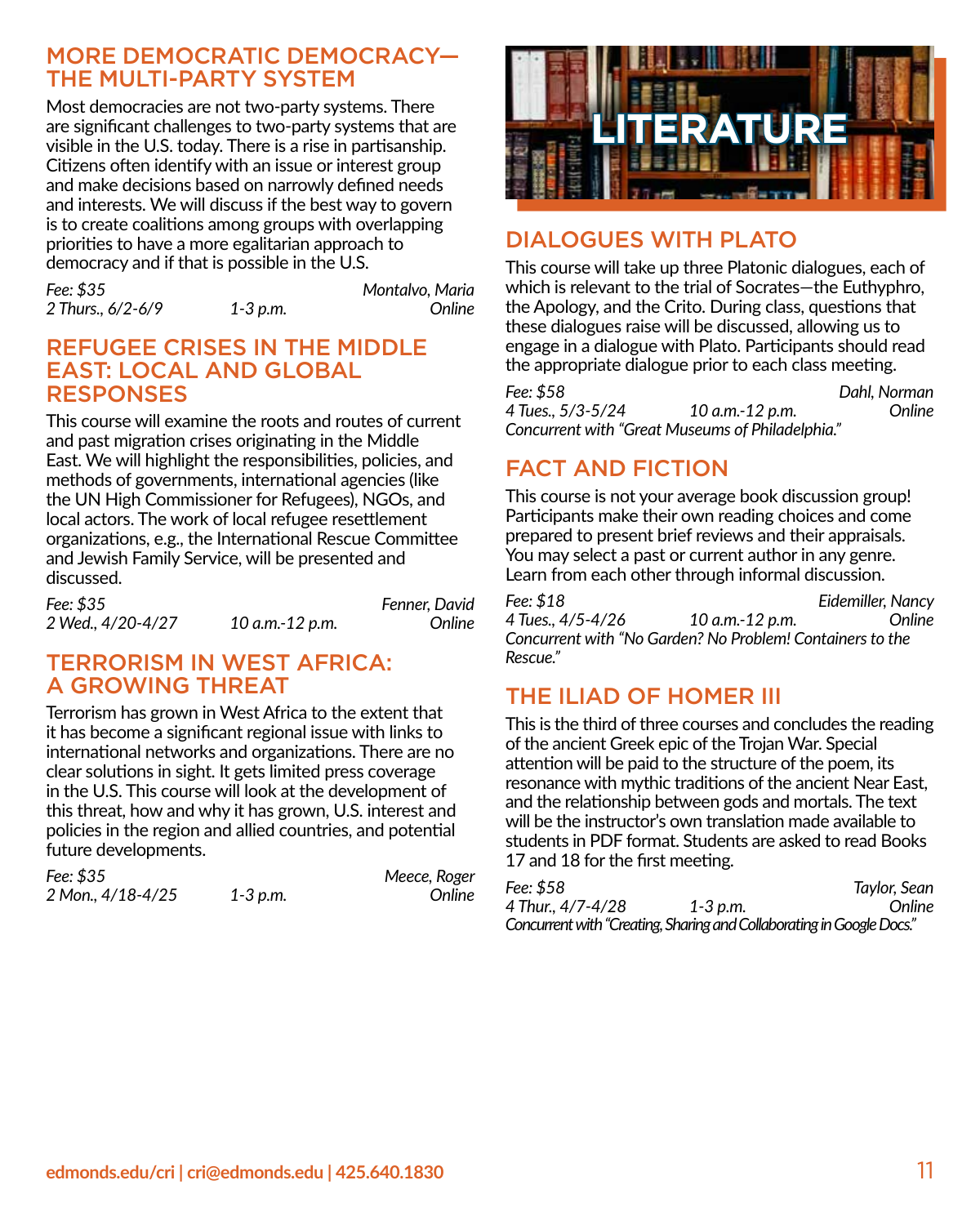## MARY OLIVER: NATURE POET

Mary Oliver was one of America's premier nature poets. She spent a lifetime musing over such topics as presence, life, loss, grace, silence, and longing. We will explore her approach to beauty, transformation, the wonder of animals, and poetry as a form of meditation. The text for this course is Devotions by Mary Oliver.

*Fee: \$58 Stahl, Robert 4 Thur., 4/7-4/28 10 a.m.-12 p.m. Online*

# NATURE, DREAM, AND POETRY

Norwegian poet Olav H. Hauge (1908-1994) enjoys immense popularity in Norway. His poem This Is the Dream is designated as Norway's national poem. We will read and hear 30 of Hauge's poems from his oeuvre. English translations will be provided by the instructor.

| Fee: \$58          |                 | Hanson, Katherine |
|--------------------|-----------------|-------------------|
| 4 Thurs., 5/5-5/26 | 10 a.m.-12 p.m. | Online            |

#### SHAKESPEARE'S MUCH ADO ABOUT NOTHING

In this course, we will read Shakespeare's comedy of the "merry war" of wits between two of his most delightful characters, Beatrice and Benedick. Seattle Shakespeare Company will be performing the play concurrent with the course, and special discounts will be arranged for students to attend. Students should read Act 2 for the first class. The instructor recommends a text with line numbers and footnotes as published by Signet Classic or Folger paperbacks.

| Fee: \$58          |              | Taylor, Sean |
|--------------------|--------------|--------------|
| 4 Tues., 5/10-5/31 | $1 - 3 p.m.$ | Online       |



#### ANTARCTICA: AN INTRODUCTION TO THE WHITE CONTINENT AND WATERS THAT DEFINE IT

This course will investigate both Antarctica and the surrounding Southern Ocean, which drives Antarctica's climate, biodiversity, and natural history. Images and stories collected by Ms. Behymer when exploring the Antarctic Peninsula for a month in 2021 with Lindblad Expeditions will be shared.

| Fee: \$18    |           | Behymer, Chelsea |
|--------------|-----------|------------------|
| 1 Tues., 4/5 | 12-2 p.m. | Online           |

#### FOREST ECOLOGY AND NATIVE TREES OF WASHINGTON

The forests of Western Washington are governed by a complex ecology that determines how they begin, grow, and end. We will discuss the mechanics of regional forest development, the factors that shape their appearance and structure, and forest management. We'll also cover the native trees of Washington, their silvical characteristics, and their locations.

| Fee: \$18    |          | <b>Shults, Patrick</b> |
|--------------|----------|------------------------|
| 1 Wed., 4/20 | 1-3 p.m. | Online                 |



## FEATURED CLASS

#### NO GARDEN? NO PROBLEM! CONTAINERS TO THE RESCUE

Container gardening offers a ready solution for gardeners without a garden plot. We will explore how to care for container plants, such as watering, fertilizing, plant spacing; selecting the appropriate soil; how to choose appropriate plants; and advantages and disadvantages.

*Fee: \$46 Resnick, Jerelyn 3 Tues., 4/12-4/26 10 a.m.-12 p.m. Online Concurrent with "Fact and Fiction."*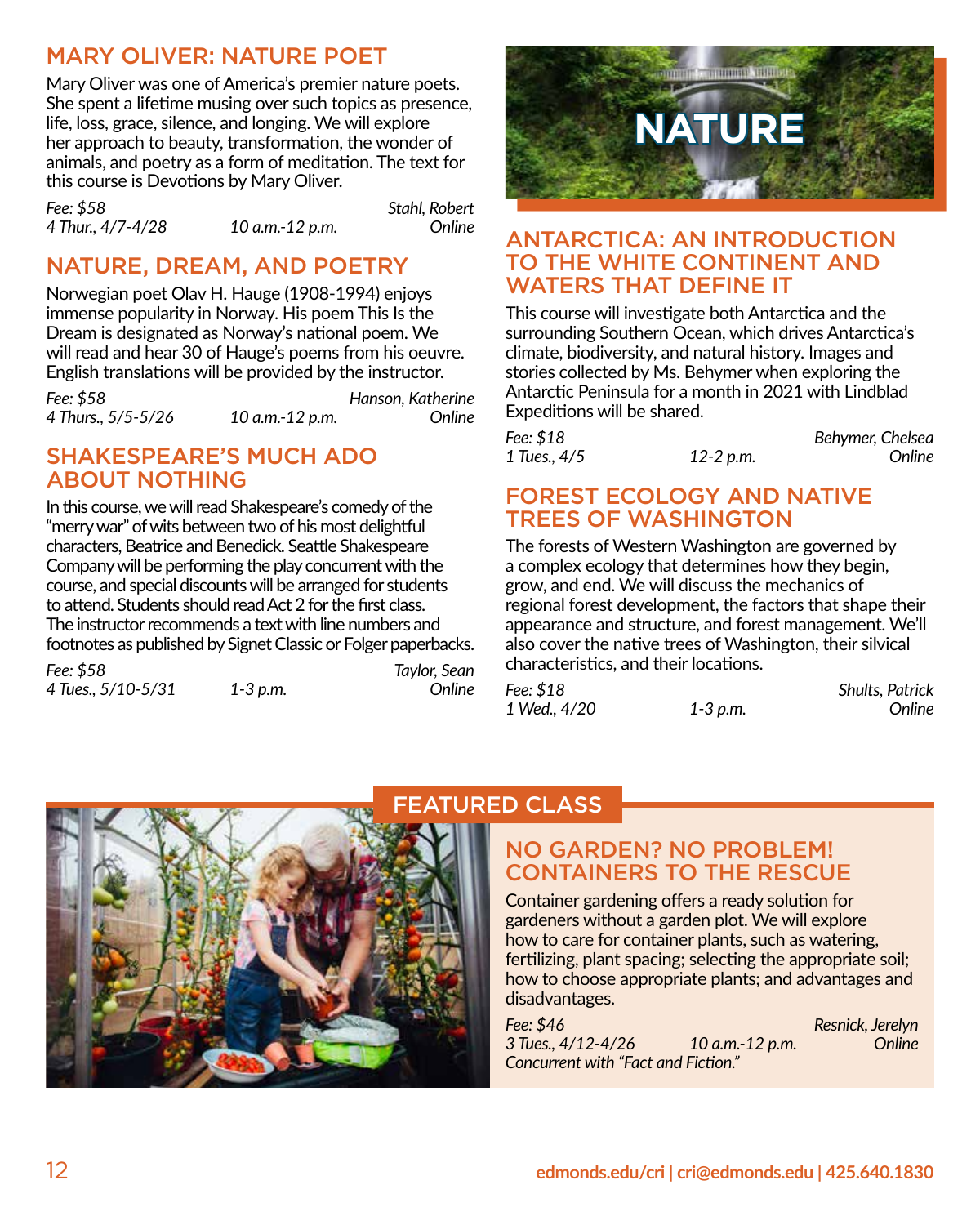

#### GEOLOGY OF VOLCANOES

Geologists regard volcanic eruptions as scientific opportunities to learn more about the Earth. We'll discuss types of volcanoes, how they are produced, how and why they appear, and how humans can exist with them in respectful harmony.

*Fee: \$27 Charnley, Donn 2 Mon., 4/4-4/11 10-11:30 a.m. Online*

#### MEETING THE CLIMATE CHANGE **EMERGENCY**

The first session of this class will cover the Earth System, including energy balance and global climate change (past, present, and future predictions). Climate change impacts, vulnerabilities, adaptation options, and climate change mitigation possibilities (global, national, regional, and personal) will be discussed in subsequent sessions.

| Fee: \$46        |                 | Gammon, Richard |
|------------------|-----------------|-----------------|
| 3 Wed., 5/4-5/18 | 10 a.m.-12 p.m. | Online          |

#### YOU ARE HERE! AT HOME IN OUR MILKY WAY GALAXY

This course will begin with the historical discoveries of the Milky Way Galaxy. Then we will study its structure from the central bulge with a massive black hole, the starforming spiral arms of the disk with nebulae and open clusters, and the outer halo of globular clusters. Finally, the galaxy will be discussed as one of a small handful of galaxies all bound in a complex gravitational dance.

| Fee: \$58                                                |          | Khandro, Linda |
|----------------------------------------------------------|----------|----------------|
| 4 Mon., 5/16-6/13                                        | 1-3 p.m. | Online         |
| No class 5/30.                                           |          |                |
| Concurrent with "Buildings that Define American Cities." |          |                |

**SCIENCE TECHNOLOGY**

#### COLLABORATING IN GOOGLE DOCS

In this introduction to Google Docs, we'll show you how to create documents and share works "in the cloud." We'll touch on how Google Docs can fit into and simplify workflow across devices and operating systems. This class is intended for desktop/laptop computer users but will include information for users of mobile devices. The Chrome web browser is recommended on the devices.

*Fee: \$14 Schwarz, Kate 1 Thurs., 4/28 1-2:30 p.m. Online Concurrent with "The Iliad of Homer III."*

### GETTING TO KNOW GOOGLE DRIVE

The numerous free Google Drive services found in a Google account can simplify your life and increase your productivity. We'll show you how cloud-based apps work, covering both their advantages and their pitfalls. We will discuss how Google's products can work with familiar business software. This class is intended for desktop/ laptop computer users but will include information for users of mobile devices. The Chrome web browser is recommended on the devices.

| Fee: \$14    |                 | Schwarz, Kate |
|--------------|-----------------|---------------|
| 1 Wed., 4/27 | $1 - 2:30 p.m.$ | Online        |

#### INTERNET HISTORY AND FUTURE

The first session will focus on the history of the Internet, some key concepts, and some of the visionaries who made it happen. The second session will shift focus to the social impact of the Internet, key policy issues, what has changed since the original concept, and what we may expect in the future, including "5G" connectivity and the "Metaverse."

| Fee: \$35          |              | Gray, Terry |
|--------------------|--------------|-------------|
| 2 Thurs., 6/9-6/16 | $4 - 6 p.m.$ | Online      |

#### WINDOWS 11 AND ME

Microsoft launched Windows 11 in October 2021. It has a slimmed down, less complicated user interface than Windows 10, as well as new capabilities. In this course, we will discuss such things as the merits of this upgrade, hardware needed for its installation, and the performance of apps in this new environment.

| Fee: \$18    |                 | Boston, Brian |
|--------------|-----------------|---------------|
| 1 Wed., 5/25 | 10 a.m.-12 p.m. | Online        |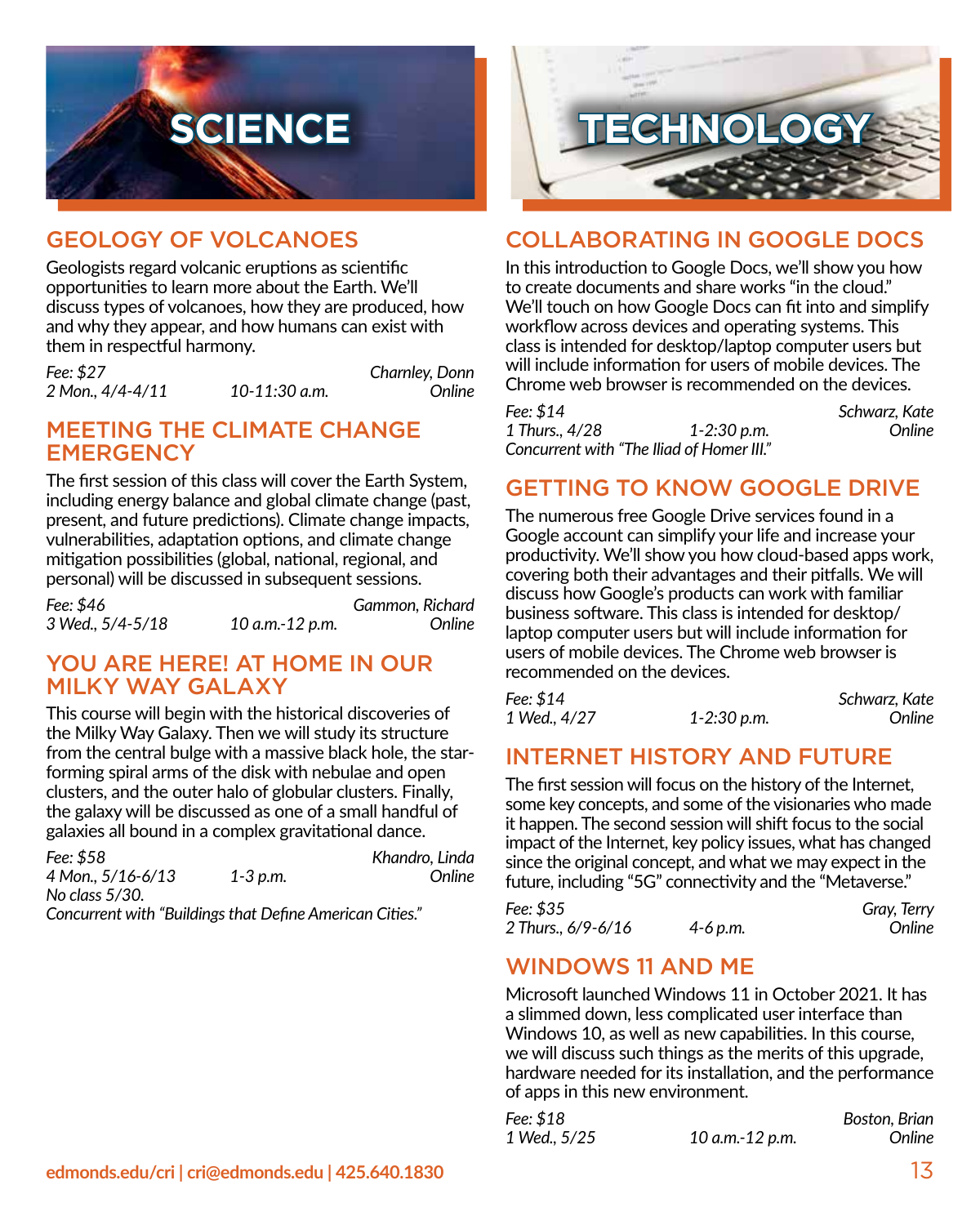

## PURSUIT PROGRAM FOR STUDENTS WITH DISABILITIES

Do you have a documented disability and want to pursue your post-secondary goals?

In this chapter filled with many unknowns, the Pursuit program is on a mission to bring college access, workplace readiness training, and work-based learning experiences to students with disabilities.

Pursuit is a pre-employment transition service for students between the ages of 16-21 transitioning out of high school or looking for jobs/careers. If you're interested in joining us, please visit **edmonds.edu/pursuit** for more information and to pre ‑register.



# SUMMER YOUTH CAMPS COMING SOON!

Community Education is excited to offer online and on-campus STEM camps with Black Rocket, a national leader in tech education, this summer!

Camps cater to ages 8-14 and are offered in morning and afternoon sessions throughout July and August. Please contact **youth.camps@edmonds.edu** for more information.



# EDMONDS COLLEGE BANDS: LEARN, CREATE, AND PERFORM!

Community Education is proud to offer two ensembles to south Snohomish County: the Edmonds College Concert Band and the Edmonds College Jazz and Salsa Band. Rehearsals are scheduled during weekday evenings and each band will perform during the quarter. Both bands are open to community musicians and enjoy relationships with many local guest artists and clinicians. Students are welcome to enroll later in the quarter with the director's permission.

For more information and to schedule an informal audition please contact Megan Vinther (Concert Band) at **megan.vinther@edmonds.edu** or John Sanders (Jazz and Salsa Band) at **john.sanders@edmonds.edu** .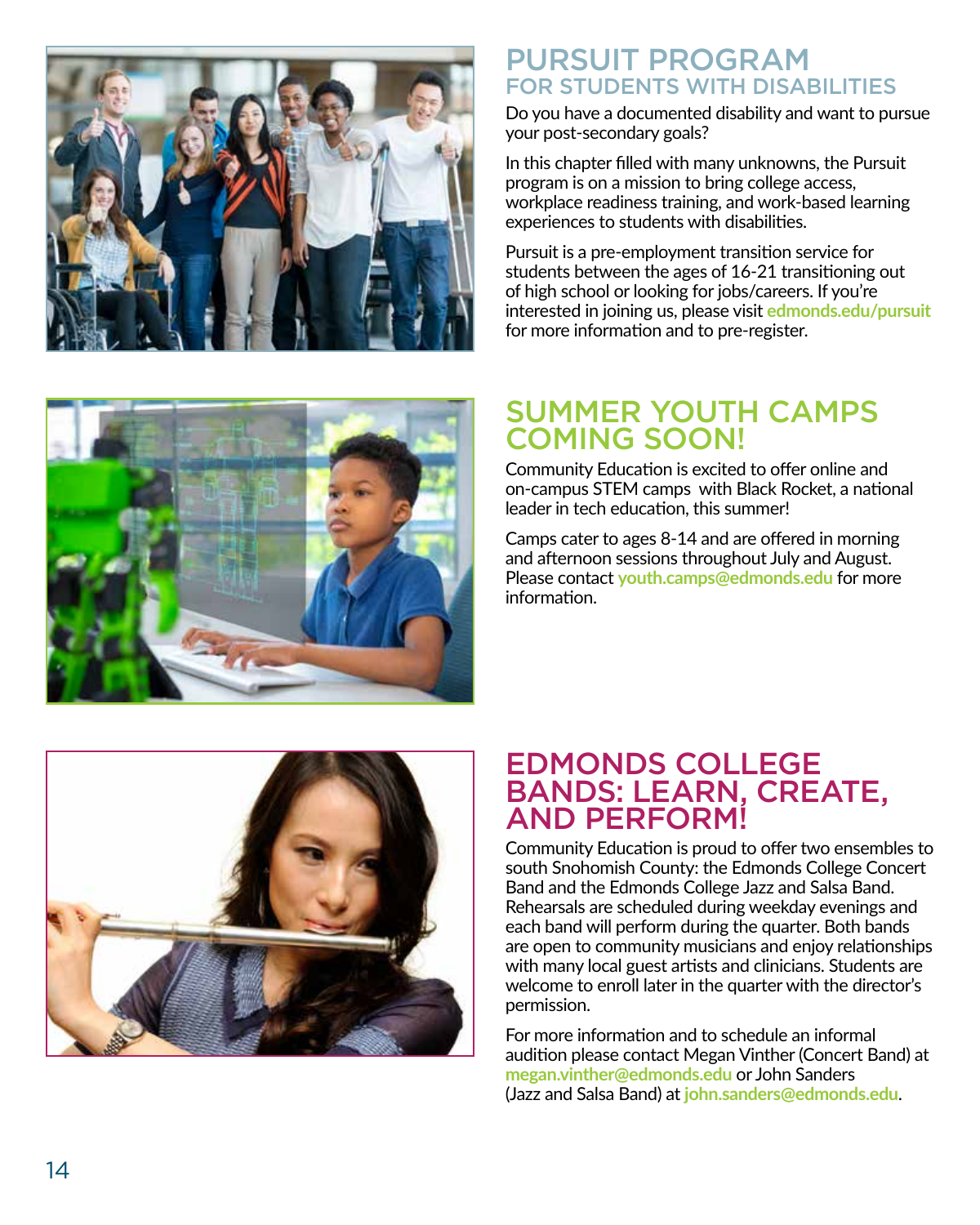# REGISTRATION AND CONTACT INFORMATION

Students can register online or by phone. Early registration is encouraged.



## Community Education

edmonds.edu/comed comed@edmonds.edu 425.640.1243



## Creative Retirement Institute (CRI)

edmonds.edu/cri cri@edmonds.edu 425.640.1830

# WITHDRAWALS AND REFUND POLICIES

Refund requests must be received by phone or email at least two business days prior to the start of class. A \$10 drop fee will be retained for each refunded class. No refunds will be made after that date. There are no partial refunds.

Students will be notified in advance if a class is canceled or rescheduled for any reason. We encourage students to check the college website for updates or closures.

# COVID POLICY

Based on the governor's current proclamation for higher education, Edmonds College requires COVID-19 vaccinations for both employees and students to be on campus, unless an approved exemption has been granted. Students enrolled in on-campus classes will be contacted with attestation instructions. Students enrolled in online-only classes are not required to attest.